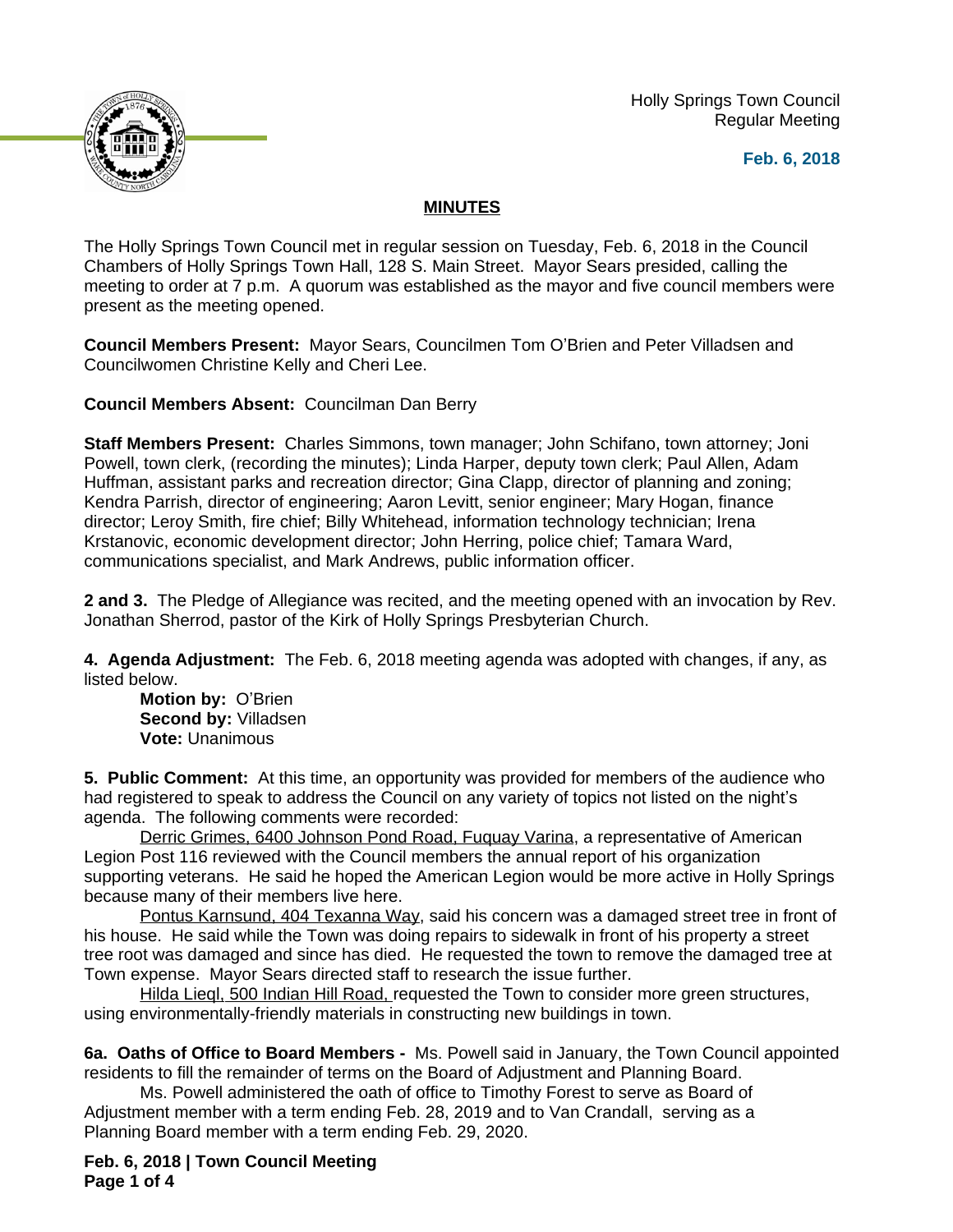**Action:** None.

**7a. Report from Wake Futbol Club –** Mr. David Allred represents Wake Futbol Club, a major leasor at Ting Park, using the soccer fields for its programs. He addressed the Council to update members about the soccer organization and its experiences at Ting Park.

**Action:** None.

**8. Consent Agenda:** The Council approved a motion to approve all items on the Consent Agenda. The motion carried following a motion by Councilman O'Brien, a second by Councilwoman Kelly and a unanimous vote. The following actions were affected:

8a. Minutes – The Council approved minutes of the Board's meeting Jan. 16, 2018.

8b. GMA Supply Plan Extension – The Council granted two 6-month extensions for 13-DP-07- A02 for GMA Supply to extend the plan approval expiration to April 6, 2018.

8c. Resolution 18-06 - The Council adopted Resolution 18-06 declaring property surplus to the needs of the Town.*A copy or Resolution 18-06 is attached to these minutes.*

**9a. Village Walk Drive and South Main Street Traffic Signal -** Mr. Parrish said the Town has met with NCDOT several times over the last 10 years during the design and construction of the Main Street Extension in an effort to have a signal installed at Village Walk Drive/ S Main Street. Recent actual counts of traffic and observed driver behavior gave NCDOT the information they needed to allow the signal. This request is for a design contract for the design of this signal. **Action 1:** The Council approved a motion to enter a contract with Kimley Horn in the

amount of \$17,000 for traffic signal design at Village Walk Drive / S. Main Street.

**Motion by:** O'Brien **Second by:** Lee **Vote:** Unanimous

**Action 2:** The Council approved a motion to adopt a budget amendment to transfer \$17,000 from Street Reserves to the Main Street Extension project.

**Motion by:** Lee **Second by:** O'Brien **Vote:** Unanimous

**10a. Annual Storm Water Report -** Mr. Colavito explained that he had a secondary and cumulative impacts master mitigation plan (SCIMMP) biennial report to provide to the Council.

He said in an effort to address the Secondary and Cumulative Impacts (SCI) for the Town's entire planned infrastructure in one document the Town of Holly Springs, with assistance from their consultants CH2MHill, developed the SCI Master Mitigation Plan (SCIMMP) in 2005. The SCIMMP document was developed to provide a holistic review of Holly Springs' growth projections and infrastructure being designed to support the growth. The SCIMMP was also designed to be a "master type" document that would then be cited in individual Environmental Assessments (EA) and Environmental Impact Statements (EIS) when developed for individual projects, so each individual project would not necessitate its own Section on SCI. The Town entered into a Memorandum of Agreement (MOA) with the North Carolina Department of Environmental Quality (DEQ) that describes the Town's SCIMMP, outlines how the document will be used, for what time period it can be cited in individual EAs and EISs, and under what circumstances it should be updated. This MOA was signed by DENR and the Town in July 2005. This MOA was subsequently revised to modify the date required for the first SCIMMP update to September 30, 2006. The document submitted is the fourth SCIMMP Biennial Report. The next update will occur on September 30, 2019.

## **State Delegated Erosion and Sedimentation Control(E&SC) Program Review**

**Feb. 6, 2018 | Town Council Meeting Page 2 of 4**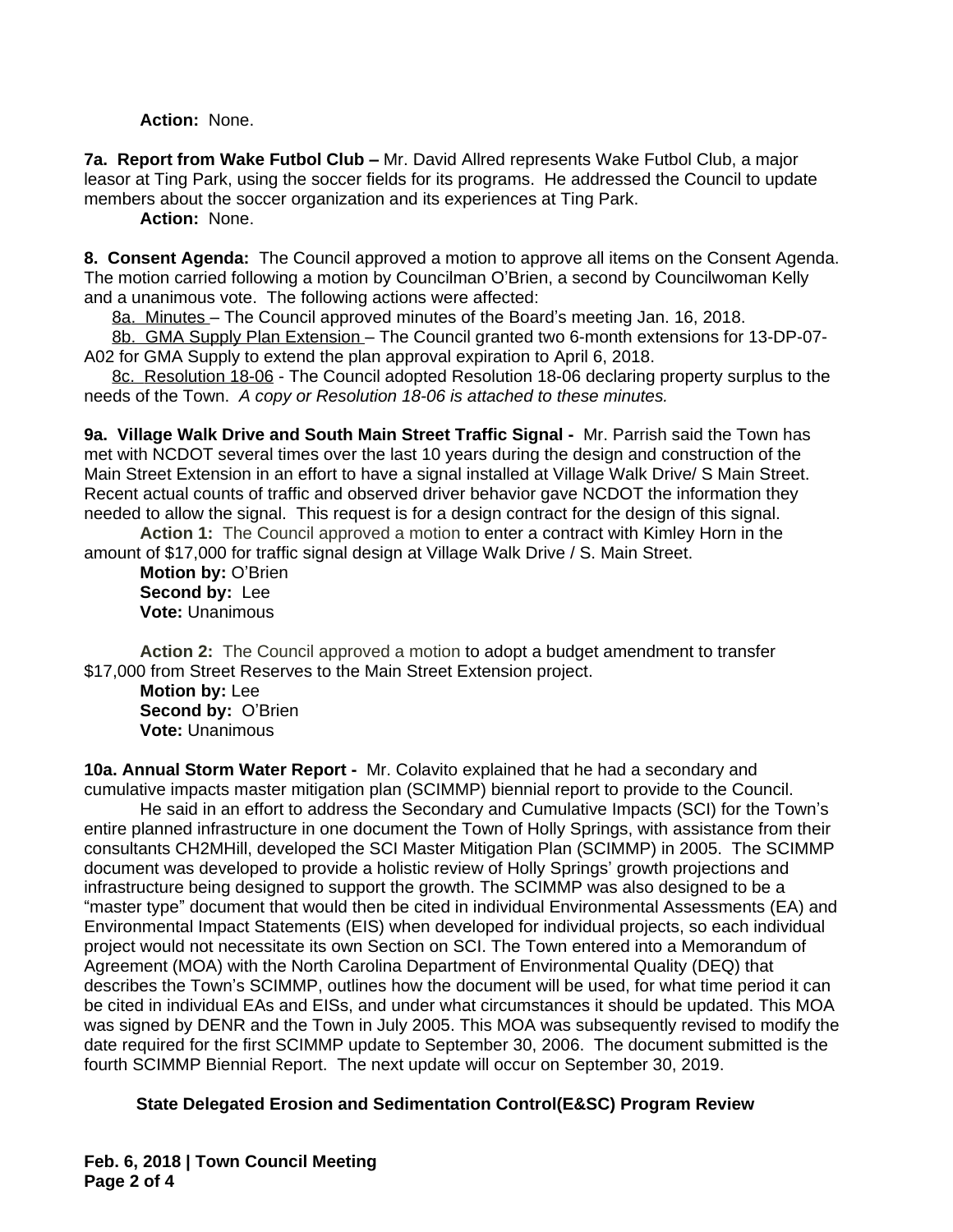On December 12, 2017, personnel from NCDEQ, Land Quality Section, conducted a review of the Town of Holly Springs' Sedimentation and Erosion Control Program. Four staff members contribute 2 full-time equivalents to the program. The town is currently 1 staff short and looking to hire a sediment and erosion control inspector. The Town requires sediment and erosion control plans for the sites that have a disturbed area of 20,000 square feet or more. Per your totals, you had conducted 352 plan reviews, 61 of which have been approved with 291 being disapproved in the last 12 months. The Town currently has 152 active projects. The Town conducted 3072 inspections during this time frame.

## **Sustainable Stormwater Initiative**

The below provides an overview of the initial North Carolina Municipal Separate Storm Sewer System (MS4) Sustainable Strategy (MS6), the requirements and framework for participating local community programs, and the process for implementing and administering the MS6.:

While voluntary and non-regulatory, the MS6 strives to build sustainable community stormwater management programs that focus on program efficiency, effectiveness, collaboration, and strong municipal and community support. The MS6 will develop and build a network of stormwater support across communities within the state through peer reviews, open information reporting and exchange, and best practice development and sharing. The State of North Carolina Department of Environmental Quality (NCDEQ)and federal Environmental Protection Agency(EPA)support the innovative MS6 and recognize the goals of developing consistent, scalable, practicable, and adaptable stormwater measures that fit local community needs as well as state and federal regulatory requirements.

The MS4 Sustainable Strategy in North Carolina will:

1. Demonstrate and model success in maintaining NPDES MS4 regulatory compliance while continually improving upon practicable measures to help achieve local, state, and federal stormwater management goals.

2. Develop and maintain the required organizational and community commitment and resources to implement an effective and efficient stormwater management program.

3. Lead in transparency, open data reporting, public engagement and collaboration, and resultsbased adaptive management that benefits the community and watersheds served by the stormwater program, the regulated entity, regulatory agencies, and broader program stakeholders.

4. Identify and implement program strategies and measures to meet the community's existing stormwater management requirements and needs while anticipating and preparing for the future.

Communities that participate in the MS6in good standing will gain many benefits including the following:

• The NCDEQ requirement to develop an annual NPDES MS4 program report will be waived.

• Local programs will have access to the sustainable stormwater management program framework including regulatory minimum practices as well as recommended sustainable practices along with gap analysis review and assessment guidance for each of the six NPDES MS4 program areas.

• Through strong community leadership commitment, open information sharing, public engagement, and regular reporting of program results, participating programs will be viewed by the State and EPA as local government leaders in pursuing implementation of NPDES MS4 requirements to the maximum extent practicable.

• Local programs will be able to consistently demonstrate clear linkages between budgetary resources allocated by local officials and stormwater program results and outcomes.

• Local programs will gain access to a clearinghouse of best practices along with a consistent set of key metrics for evaluating and reporting the performance of its program.

• Participating programs will be able to develop cost effective, integrated stormwater management programs that satisfy regulatory requirements while providing visible results for the local community served by the program.

**Feb. 6, 2018 | Town Council Meeting Page 3 of 4**